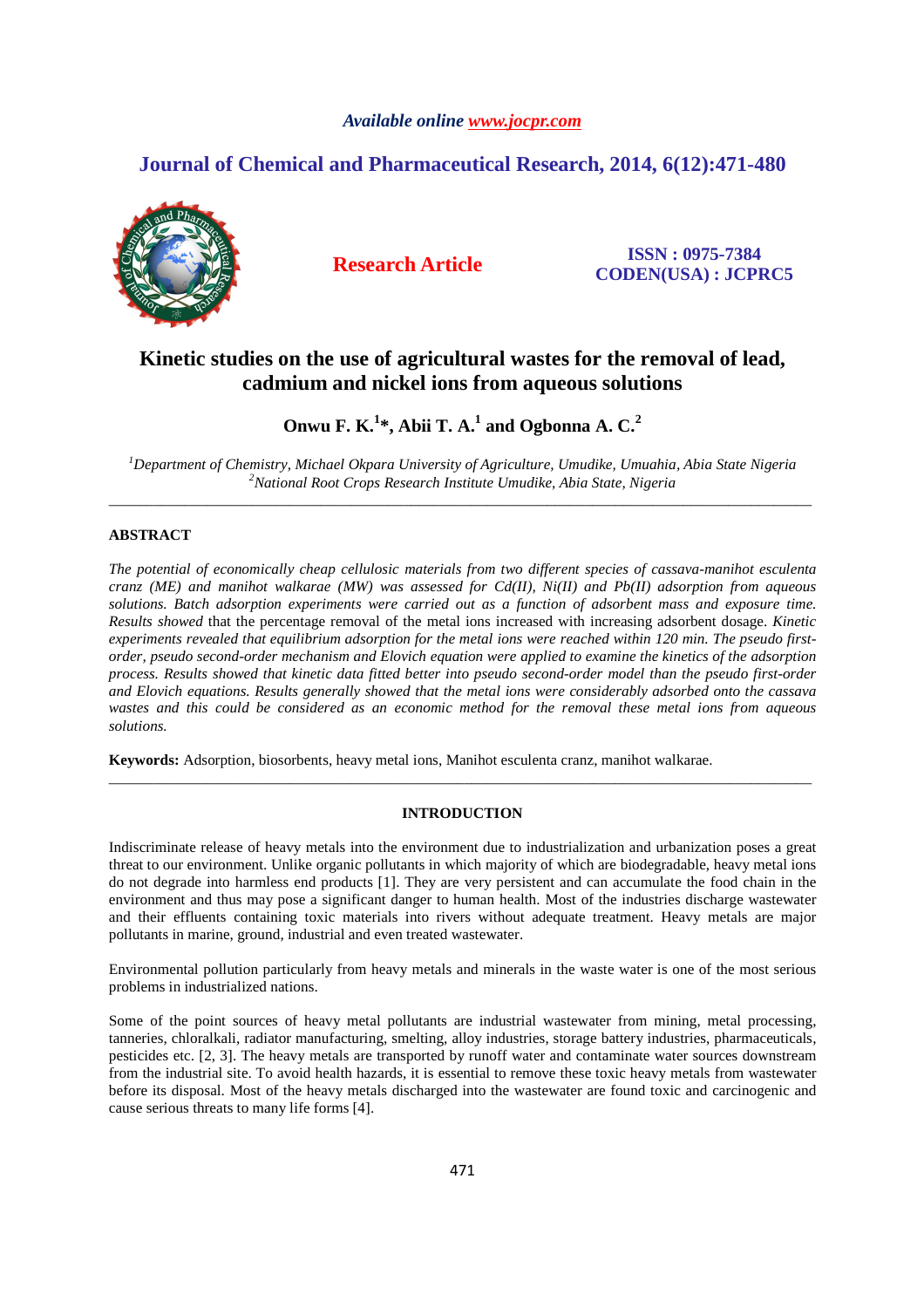Advanced wastewater treatment methods such as ion-exchange, chemical precipitation, electrolysis, adsorption, reverse osmosis, electrodialysis, ultrafiltration, nanofiltration, coagulation, flocculation, floatation etc. have been used to remove these non-biodegradable wastes [5-7]. Most of these processes are efficient in removing the bulk of metals from solution at high or moderate concentrations and also generate a large amount of metallic sludge, making metal recovery difficult. The sludge also needs further disposal. These chemical processes when applied to dilute metal wastes or lower concentrations of metal ions, are either ineffective or not cost-effective and require high level of expertise; hence they are not applied by many end-users. For these reasons, adsorption technology has gained a wider application due to its inherent low cost, simplicity, versatility and efficiency. Studies on the treatment of effluent bearing heavy metals have revealed adsorption to be a highly effective technique for the removal of heavy metals from waste stream and activated carbon has been widely used as an adsorbent [8,9]. Despite its extensive use in the water and wastewater treatment industries, activated carbon remains an expensive material.

*\_\_\_\_\_\_\_\_\_\_\_\_\_\_\_\_\_\_\_\_\_\_\_\_\_\_\_\_\_\_\_\_\_\_\_\_\_\_\_\_\_\_\_\_\_\_\_\_\_\_\_\_\_\_\_\_\_\_\_\_\_\_\_\_\_\_\_\_\_\_\_\_\_\_\_\_\_\_*

In recent years, the need for safe and economical methods for the elimination of heavy metals from contaminated waters has necessitated research interest towards the production of low cost alternatives to commercially available activated carbon. The low cost agricultural waste by-products such as saw dust [10-12], sphagnum moss peat[13, 14], modified pine bark [15], husk of Bengal gram [16] sugarcane bagasse pith [17], bagasse fly ash [18]waste acorn of Quercus ithaburensis [19] rice husk [20-22] etc., for the removal of heavy metals from wastewater have been investigated by various researchers. Low cost adsorbents derived from agricultural by-products and other solid agrowastes can now be used to remove recalcitrant wastes from synthetic wastewater. Conversion of these materials into adsorbents for wastewater treatment would help to reduce the cost of waste disposal. The technical feasibility of various low-cost adsorbents for heavy metal removal from contaminated water has been reviewed [23-25]. Instead of using commercial activated carbon, researchers have worked on inexpensive materials, such as zeolites, chitosan, algae, fungi, yeast, and other biosorbents, which have high adsorption capacity and are locally available.

Therefore, there is an urgent need for all possible sources of agro-based inexpensive adsorbents to be explored and their feasibility for the removal of heavy metals should be studied in detail. The objective of this study is to contribute in the search for less expensive adsorbents and the utilization possibilities for agricultural waste byproducts, which in many cases are also pollution sources. Cassava wastes from two different species of cassava viz. *manihot esculenta cranz* and *manihot walkarae* are being evaluated as possible biosorbents for adsorption of lead, nickel and cadmium ions from aqueous solutions. Our goal in the present study is to compare the rate of removal of these metal ions by the adsorbents and to propose a likely mechanism for the adsorption process using different adsorption kinetic models.

# **EXPERIMENTAL SECTION**

#### **Preparation of the adsorbents**

The source of the adsorbents, *Manihot esculenta cranz* and *manihot walkarae cassava* were collected from a cassava experimental site at National Root Crops Research Institute, Umudike Abia State, Nigeria. Their peels were washed extensively in running tap water to remove dirt and other particulate matter. They were subjected to further washing with distilled water repeatedly. Subsequently, the peels were air-dried and later oven-dried for 12 hours at a temperature of 90  $\rm{^0C}$ . The dried samples were crushed using grinding mill fitted with sieves to obtain a particle size of 500 µm. The samples were labelled and stored in tight plastic containers and kept for the adsorption analysis.

100 g of each of the sample size of the two species of the cassava were soaked in excess of 0.5 M HNO3 solution in a beaker, stirred for 30 min at a temperature of  $30^0C$  and then left undisturbed for 24 h. They were then filtered through a whatman filter paper and rinsed severally with deionised water until a pH 7 was obtained. The adsorbents were finally air-dried. The treatment with acid opens up the pores of the adsorbent samples in preparation for the adsorption analysis and to destroy any debris or soluble biomolecules that might interfere with the metal ions during the adsorption process.

### **Adsorption studies**

A standard solution of 100 mg/L of each of the metal ions, cadmium, lead and nickel were prepared from their salts,  $CdSO<sub>4</sub>.8H<sub>2</sub>O$ ,  $(CH<sub>3</sub>COO)<sub>2</sub>Pb.3H<sub>2</sub>O$  and  $NiSO<sub>4</sub>.6H<sub>2</sub>O$  respectively. 50 mL of each of the standard solutions prepared were transferred into different 250 mL conical flasks while maintaining the pH of the solutions at 5.5. Thereafter, 1.0 g of each of the adsorbents (*ME and MW*) was weighed into the flasks, corked and labeled and agitated in a rotary shaker at different contact times ranging from 10 min to 120 min.At the end of each exposure time, the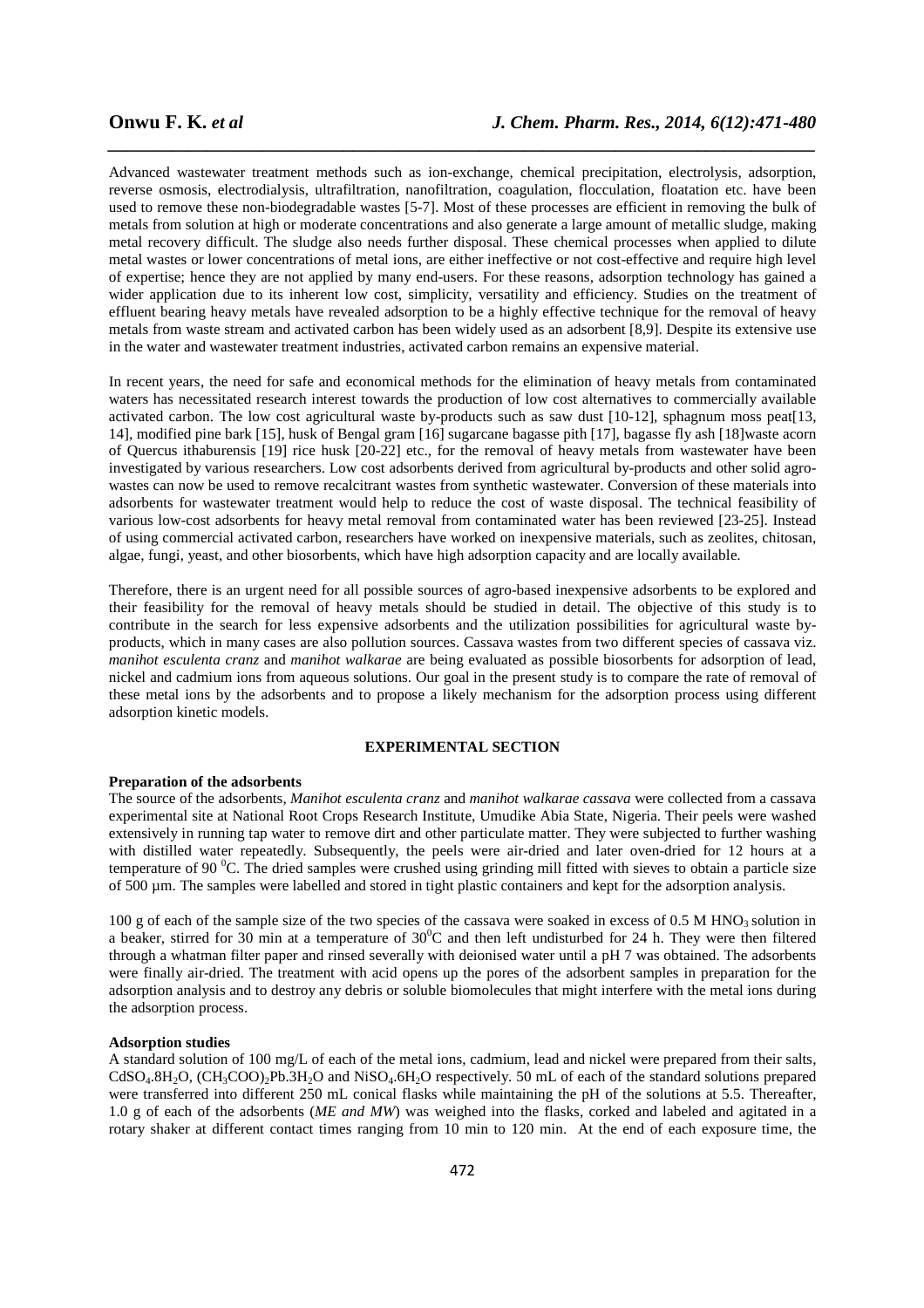content of each flask was filtered, centrifuged and the residual metal ion concentrations  $(C_e)$  analyzed. The concentrations of the standards and the test solutions were confirmed using buck scientific Atomic Absorption Spectrophotometer (AAS) model 210. The pH of the adsorbate solutions was kept at 5.5 using pH meter (model: pHS-25). For the study on influence of adsorbent dose on the adsorption process, a similar procedure was carried out just as in the case of contact time except that the mass of the adsorbents were varied from 1.0  $g/L$  to 10  $g/L$  while keeping the temperature fixed at  $29^{\circ}$ C. The amount of the metal ions adsorbed was calculated by difference. The analysis was carried out in triplicates and mean residual concentrations analyzed. The amount of metal ions adsorbed at different times  $q_t$  (mg/g) was determined using the mass balance equation (1).

*\_\_\_\_\_\_\_\_\_\_\_\_\_\_\_\_\_\_\_\_\_\_\_\_\_\_\_\_\_\_\_\_\_\_\_\_\_\_\_\_\_\_\_\_\_\_\_\_\_\_\_\_\_\_\_\_\_\_\_\_\_\_\_\_\_\_\_\_\_\_\_\_\_\_\_\_\_\_*

$$
q_t = \frac{C_0 - C_t}{m} \times V \tag{1}
$$

where  $C_p$  and  $C_t$  are the initial and residual concentrations (mg/L), V is the volume of solution (L) and *m* the dry weight of the adsorbents (g).

#### **RESULTS AND DISCUSSION**

### **Effect of mass of the adsorbent**

The influence of adsorbent mass on the adsorption of the metal ions Cd(II), Ni(II) and Pb(II) onto the adsorbents (*ME* and *MW*) was measured at five different adsorbent concentrations (1, 2, 5, 8 and 10 g L<sup>−1</sup>) for initial metal ion concentration of 100 mg L<sup>-1</sup>. The equilibrium amount adsorbed and the removal efficiencies are presented in Figs. 1- 4. From Figures 1 and 2, it can be observed that the amount of these metal ions  $Ni^{2+}$ ,  $Cd^{2+}$  and  $Pb^{2+}$  adsorbed decreased as adsorbent concentration increases. This Result shows that more active sites are utilized at lower adsorbent concentration, producing a higher adsorption capacity, while only part of the active sites are occupied by these metal ions at higher adsorbent concentration, leading to a lower adsorption capacity and this is in accordance with earlier observation made by Argun *et al*. [11] in their study of heavy metal adsorption by modified oak sawdust. Also, from Figs. 3 and 4, it is clear that  $Ni^{2+}$ ,  $Pb^{2+}$  and  $Cd^{2+}$  percentage removal increases with increasing adsorbent concentration. As the adsorbent mass increases from 1.0 g/L to 10 g/L, the percentage removal of  $Pb^{2+}$ increased from 98.85% to 99.30%,  $Cd^{2+}$  increased from 96.02% to 96.67% while Ni<sup>2+</sup> increased from 91.16% to 91.62% for their adsorption onto MW and for ME,  $Pb^{2+}$  increased from 99.47% to 99.67%,  $Cd^{2+}$  from 96.97% to 97.07% while  $Ni^{2+}$  increased from 93.53% to 93.61%. This increase may be due to the presence of more active adsorption sites for these metal ions at higher adsorbent concentrations. A similar observation had been made by Malkoc and Nuhoglu [19] in their study on the determination of kinetic and equilibrium parameters of the batch adsorption of Cr(VI) onto waste acorn of *Quercus ithaburensis*. The plots (Figs. 1- 4) show in general that the percentage removal of these metal ions increased with increasing adsorbent dosage while the amount adsorbed per unit mass decreased and became almost constant at higher dosages. The increase in percent removal of these heavy metals with increase in the dosage of the adsorbent is due to the greater availability of the exchangeable sites or surface area of the adsorbent while the decrease in sorption capacity with increasing adsorbent dosage is mainly due to unsaturation of adsorption sites through the adsorption reaction. It is also worthy to note that there was no significant effect in the removal efficiency of ME for the metal ions as the mass of adsorbent increased beyond 1.0  $g/L$  and this is reflected in the leveling effect observed with the curves. This shows that there was slight increase in percentage removal as the adsorbent dose increased from 1.0 g/L to 10 g/L.

The increasing adsorption trend for the metal ions generally follows  $Pb(II) > Cd(II) > Ni(II)$  for adsorption onto both adsorbents. Comparison of adsorption capacities of the two adsorbents shows that ME adsorbed better than MW.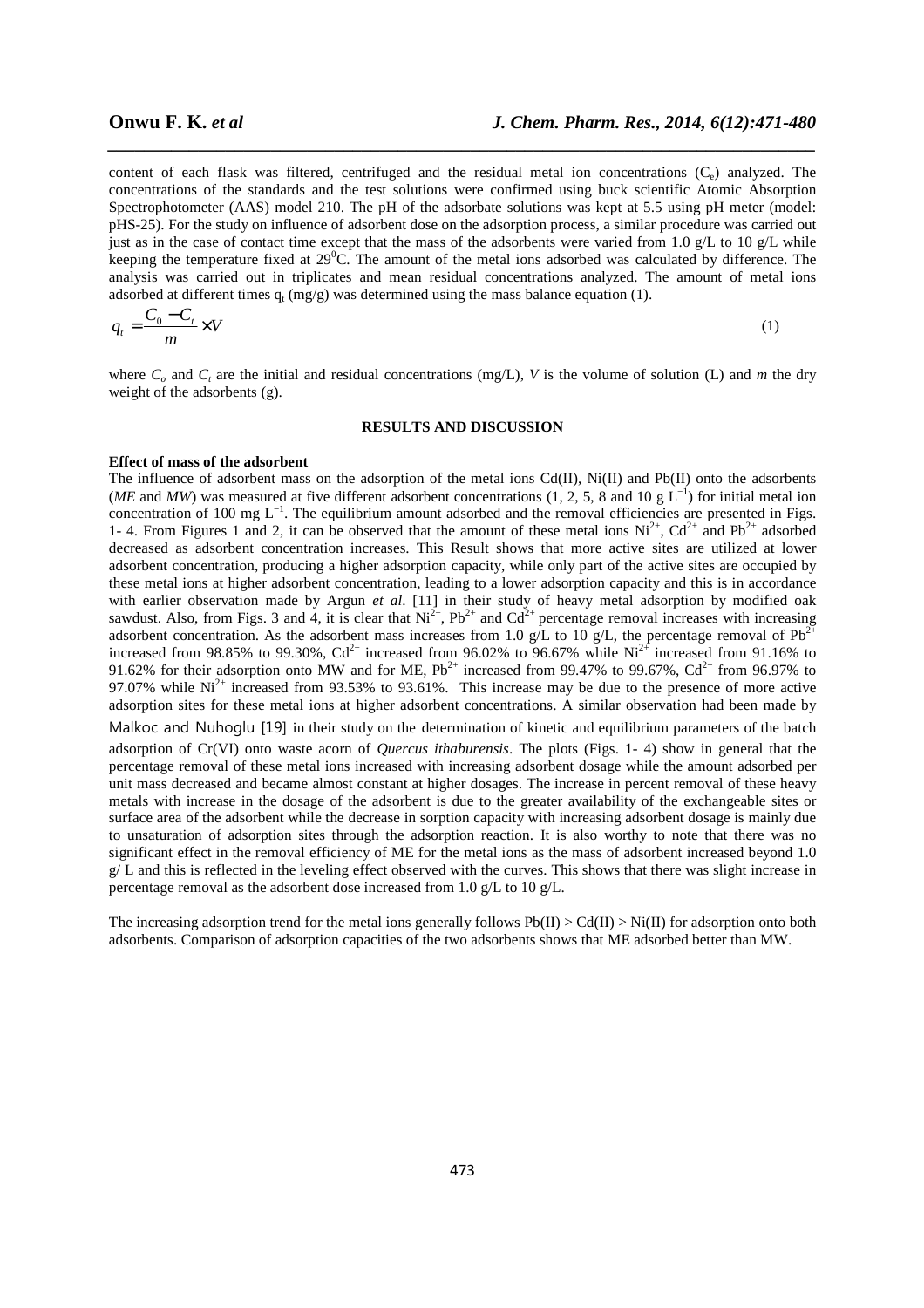

**Fig. 1 Effect of adsorbent mass on the amount of metal ion adsorbed onto ME** 



**Fig. 2 Effect of adsorbent mass on the amount of metal ion adsorbed onto MW** 



**Fig. 3 Effect of adsorbent mass on the metal-removal efficiencies of ME** 

### **Effect of Contact time**

Results (Figures 5 and 6) indicate that adsorption efficiencies increased with increase in contact time before equilibrium was attained. The amount of metal ion adsorbed by an adsorbent at a particular time is one of the important characteristics defining the efficiencies of an adsorption system. Optimum contact time for adsorption of Cd(II), Ni(II) and Pb(II) by 0.5 g of both adsorbents was 120 min. This result is vital since equilibration time is one of the important parameters to be considered for an economical wastewater treatment system. The figures also indicate that greater amount of the Pb(II),  $Cd(II)$  and Ni(II) ions were taken up by the adsorbents within the first 60 min and that equilibrium was attained within 90 min and on the overall, the amount of the metal ions adsorbed onto the ME was higher compared to that adsorbed onto MW.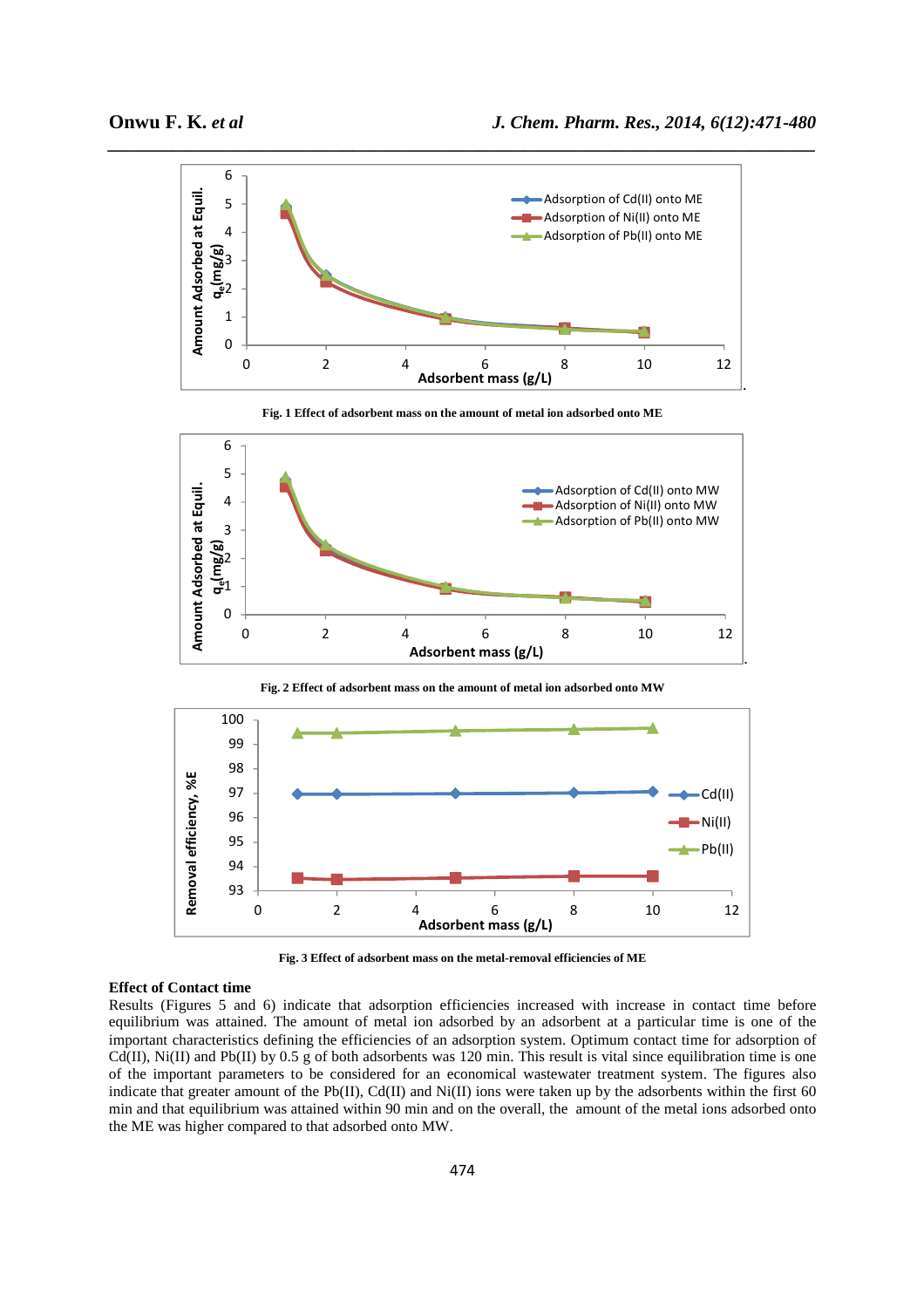

*\_\_\_\_\_\_\_\_\_\_\_\_\_\_\_\_\_\_\_\_\_\_\_\_\_\_\_\_\_\_\_\_\_\_\_\_\_\_\_\_\_\_\_\_\_\_\_\_\_\_\_\_\_\_\_\_\_\_\_\_\_\_\_\_\_\_\_\_\_\_\_\_\_\_\_\_\_\_*

**Fig 4. Effect of adsorbent mass on the metal-removal efficiencies of MW** 



**Fig. 5 Effect of contact time on the adsorption of the metal ions by ME** 



**Fig. 6 Effect of contact time on the adsorption of the metal ions by MW** 

# **ADSORPTION KINETICS**

Adsorption kinetics enables us to measure the rate and mechanism of metal ions adsorption onto the adsorbents. In our present study, three different adsorption kinetic models viz; pseudo first-order, pseudo second-order and Elovich models [26, 27] were applied to analyze the experimental data. The values of correlation coefficients ( $\mathbb{R}^2$  values)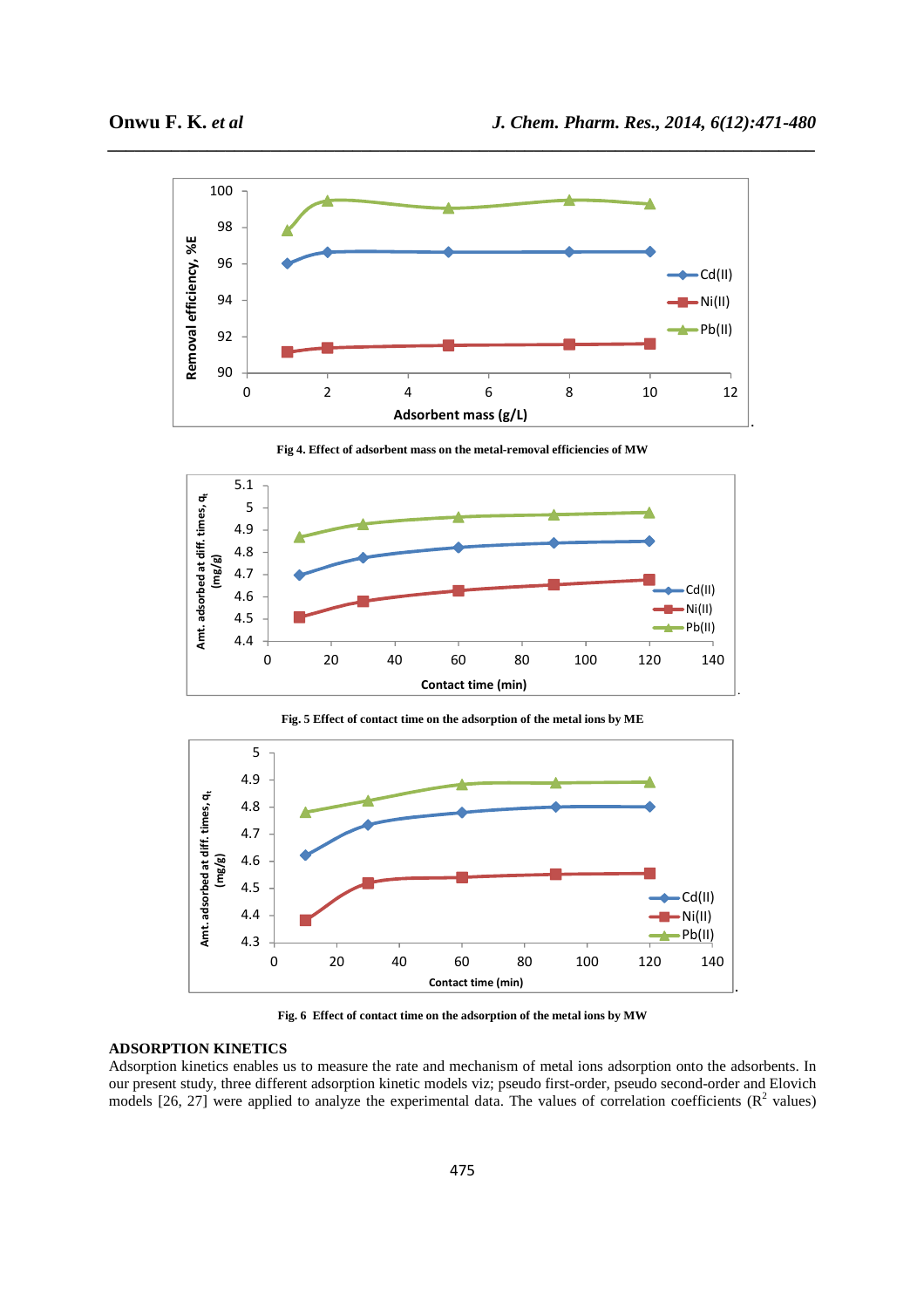obtained from such plots were used to assess the level of fitting of the experimental data into the applied kinetic models.  $R<sup>2</sup>$  values close to or equal to 1 shows that the model describes the kinetics of the metal ion adsorption. **The pseudo first-order model** 

*\_\_\_\_\_\_\_\_\_\_\_\_\_\_\_\_\_\_\_\_\_\_\_\_\_\_\_\_\_\_\_\_\_\_\_\_\_\_\_\_\_\_\_\_\_\_\_\_\_\_\_\_\_\_\_\_\_\_\_\_\_\_\_\_\_\_\_\_\_\_\_\_\_\_\_\_\_\_*

The integrated pseudo first-order equation is generally given as:

$$
\ln(q_e - q_t) = \ln(q_e) - k_1 t \tag{2}
$$

Where  $q_e$  and  $q_t$  are the adsorption capacities (mg/g) at equilibrium and at a time t, respectively,  $k_1$  is the rate constant of pseudo first-order adsorption (min<sup>-1</sup>). The plots of ln ( $q_e$  -  $q_t$ ) vs. t yielded straight lines from which  $k_1$ and  $q_e$  were determined from the slope and intercept of the linear plots and are presented in Table 1. Figures 7 and 8 show the linear plots for the pseudo first-order model



**Fig. 7 Pseudo first-order plot for adsorption of the metal ions onto ME** 



**Fig. 8 Pseudo first-order plot for adsorption of the metal ions onto MW** 

**Table 1. Kinetic rate constants for pseudo first-order reaction** 

| <b>Constants</b>           | МE                    |                      |                       | МW                    |                       |                       |  |
|----------------------------|-----------------------|----------------------|-----------------------|-----------------------|-----------------------|-----------------------|--|
|                            | Cd(II)                | Ni(II)               | Pb(II)                | Cd(II)                | Ni(II)                | Pb(II)                |  |
| $q_e$ (mg $g^{-1}$ )       | 0.225                 | 0.215                | 0.137                 | 0.439                 | 0.214                 | 0.207                 |  |
| $k_1$ (min <sup>-1</sup> ) | $3.63 \times 10^{-2}$ | $.84 \times 10^{-2}$ | $3.00 \times 10^{-2}$ | $6.25 \times 10^{-2}$ | $4.64 \times 10^{-2}$ | $4.77 \times 10^{-2}$ |  |
| $R^2$                      | 0.9972                | 0.9942               | 0.9918                | 0.9458                | 0.9737                | 0.9755                |  |

## **Pseudo second-order kinetic model**

The pseudo second-order is based on the assumption that sorption follows second order chemisorptions. The integrated Pseudo second-order model is usually given as: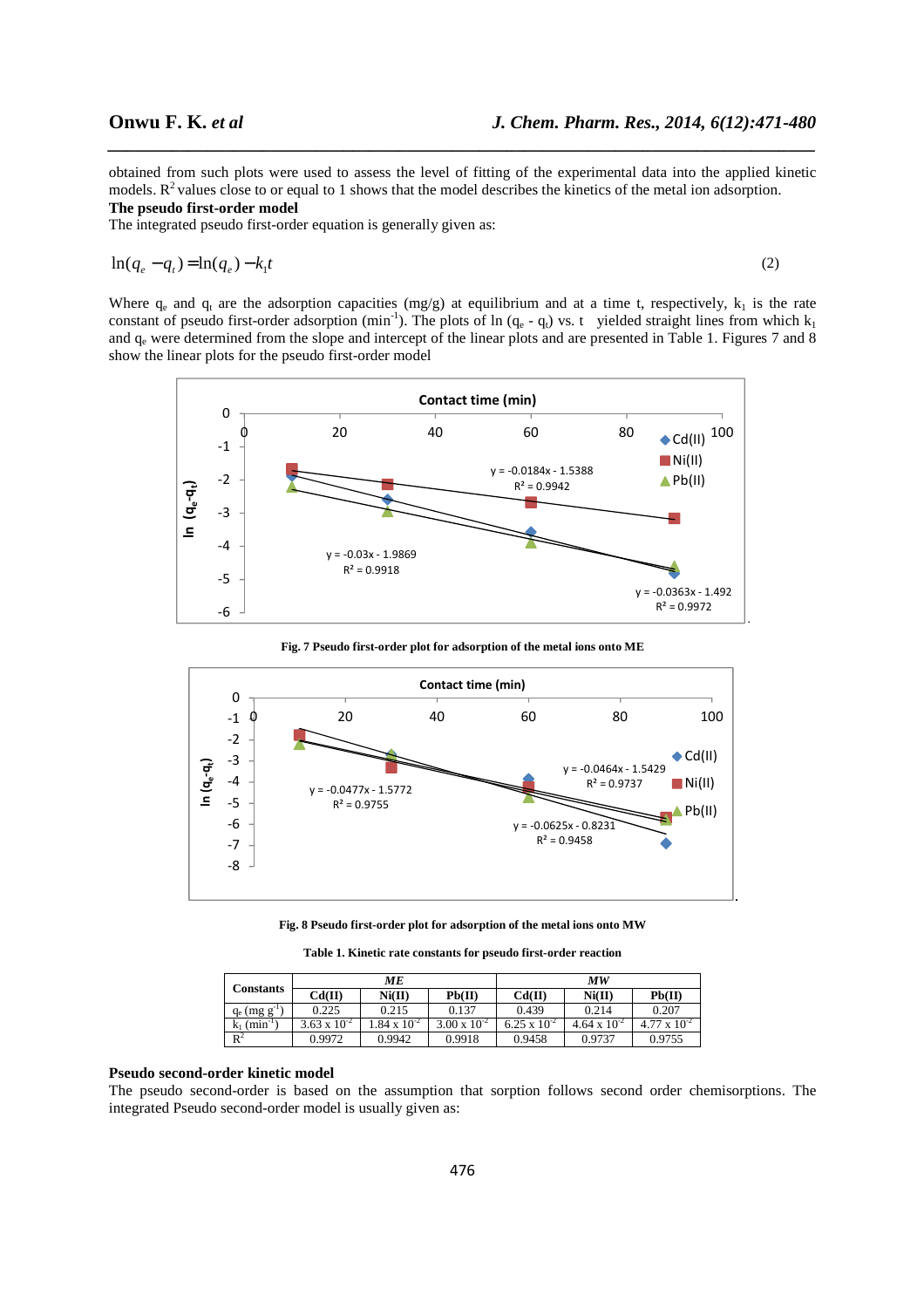$$
\frac{t}{q_t} = \frac{1}{k_2 q_e^2} + \frac{t}{q_e}
$$
 (3)

*\_\_\_\_\_\_\_\_\_\_\_\_\_\_\_\_\_\_\_\_\_\_\_\_\_\_\_\_\_\_\_\_\_\_\_\_\_\_\_\_\_\_\_\_\_\_\_\_\_\_\_\_\_\_\_\_\_\_\_\_\_\_\_\_\_\_\_\_\_\_\_\_\_\_\_\_\_\_*

Where  $h_0 = k_2 q_e^2$  is usually described as the initial adsorption rate as t approaches zero. The pseudo second-order model was applied in this analysis and a plot of  $t/q_t$  vs t gave linear plots, from which the pseudo second-order parameters  $q_e$ ,  $k_2$  and  $h_o$  were evaluated. According to Ho *et al*; [14]; if the plots are linear, then the rate-limiting step for the adsorption process may be described as chemisorption. As shown in Table 2 and Figures 9 and 10, the adsorption data of both adsorbents fitted the pseudo second-order model perfectly judging by the high correlation coefficients ( $R^2 > 0.990$ ), suggesting that the rate-limiting step of Pb<sup>2+</sup>, Cd<sup>2+</sup> and Ni<sup>2+</sup> adsorption by the adsorbents in our study may be chemical reaction.

The rate constant,  $k_2$ , the equilibrium adsorption capacity,  $q_e$ , the initial sorption rate,  $h_o$  and  $R^2$  values are presented in Table 2. These parameters were calculated from the intercept and slope of the linear plots of  $t/q_t$  versus t. The equilibrium adsorption capacities, qe calculated from the pseudo second-order kinetic model agree very closely with the experimental values.



**Fig. 9 Pseudo-second order plot of t/qt vs t for adsorption of the metal ions onto ME** 



**Fig. 10 Pseudo-second order plot of t/qt vs t for adsorption of the metal ions onto MW** 

**Table 2. Kinetic rate constants for pseudo second-order reaction** 

|                           | MЕ     |        |        | МW     |        |        |
|---------------------------|--------|--------|--------|--------|--------|--------|
| <b>Constants</b>          | Cd(II) | Ni(II) | Pb(II) | Cd(II) | Ni(II) | Pb(II) |
| $q_e$ (mg/g)              | 4.869  | 4.713  | 4.990  | 4.821  | 4.570  | 4.907  |
| $min^{-1}$<br>$k_2$ (g.mg | 0.424  | 0.272  | 0.601  | 0.425  | 0.562  | 0.569  |
| $min^{-1}$<br>$h_0$ (mg.g | 2.356  | 3.678  | 1.663  | 2.35   | .780   | 1.758  |
| $R^2$                     | .000   | 0.9999 | 1.000  | 1.000  | .000   | .000   |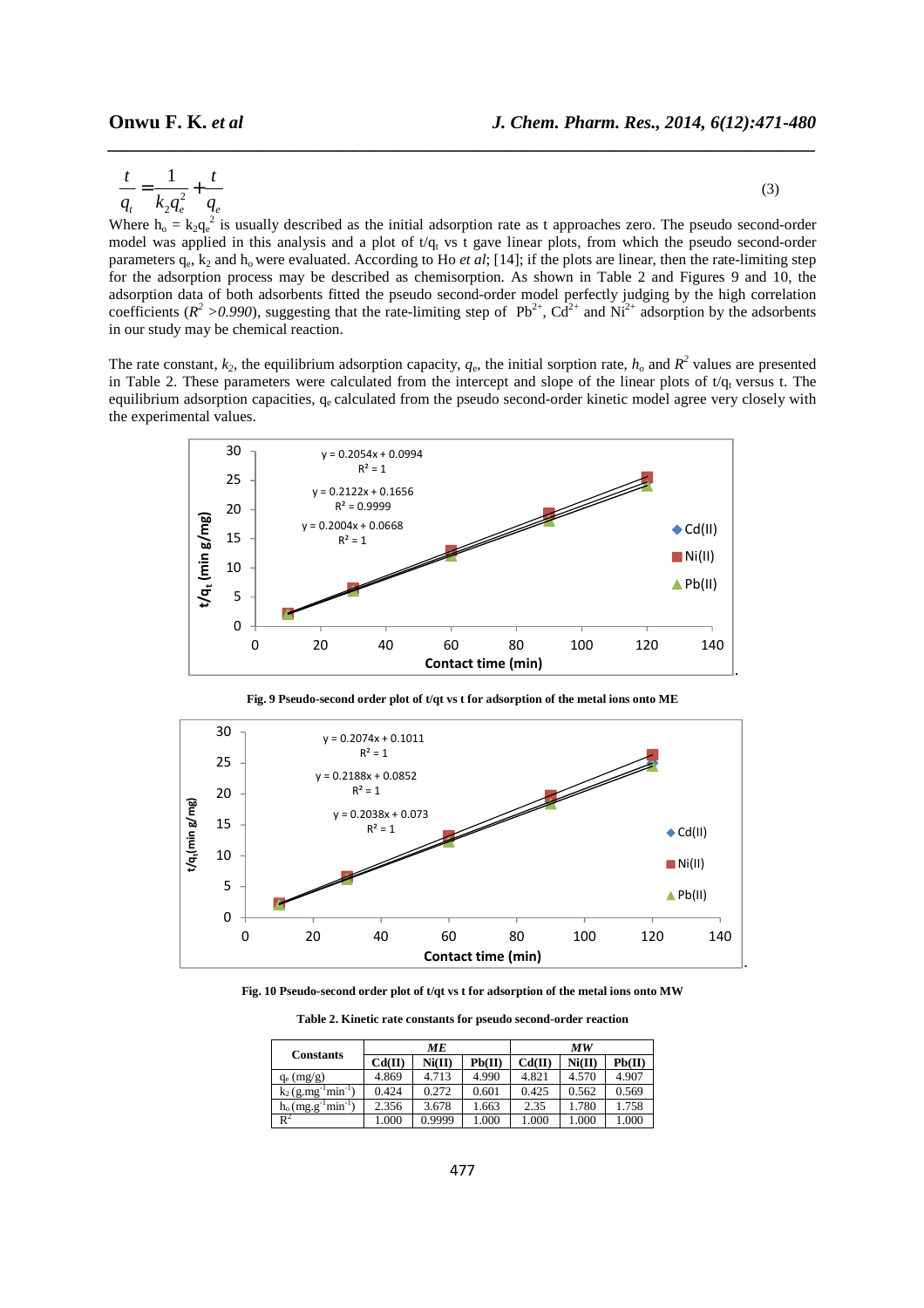#### **Elovich model**

The Elovich equation is used successfully to describe second-order kinetics on assumption that the actual solid surfaces are energetically heterogeneous [19, 28]. The linear form of the equation is given by [29]:

*\_\_\_\_\_\_\_\_\_\_\_\_\_\_\_\_\_\_\_\_\_\_\_\_\_\_\_\_\_\_\_\_\_\_\_\_\_\_\_\_\_\_\_\_\_\_\_\_\_\_\_\_\_\_\_\_\_\_\_\_\_\_\_\_\_\_\_\_\_\_\_\_\_\_\_\_\_\_*

$$
q_t = \beta \ln(\alpha \beta) + \beta \ln t \tag{4}
$$

Where  $\alpha$  and  $\beta$  are known as Elovich coefficients representing the initial sorption rate (mg g<sup>-1</sup> min<sup>-1</sup>) and the desorption constant (g mg<sup>-1</sup>) respectively. The Elovich coefficients are evaluated from the intercept and slope of linear plots of  $q_t$  versus ln t and are shown in Figures 11 and 12 while the parameters are presented in Table 3.



**Fig.11 Elovich plot for adsorption of the metal ions onto ME** 



**Fig. 12 Elovich plot for adsorption of the metal ions onto MW** 

**Table 3 Elovich Kinetic parameters** 

| Constants | MЕ                     |                        |                       | МW                     |                        |                        |  |
|-----------|------------------------|------------------------|-----------------------|------------------------|------------------------|------------------------|--|
|           | Cd(II)                 | Ni(II)                 | Pb(II)                | Cd(II)                 | Ni(II)                 | Pb(II)                 |  |
| α         | $5.259 \times 10^{32}$ | $1.709 \times 10^{27}$ | $5.30 \times 10^{33}$ | $2.161 \times 10^{27}$ | $1.532 \times 10^{28}$ | $8.667 \times 10^{42}$ |  |
|           | $6.28 \times 10^{-2}$  | $7.22 \times 10^{-2}$  | $3.97 \times 10^{-2}$ | $7.40 \times 10^{-2}$  | 6.83 x $10^{-2}$       | $4.87 \times 10^{-2}$  |  |
| $R^2$     | 0.9902                 | 0.9847                 | 0.9779                | 0.9579                 | 0.8782                 | 0.9558                 |  |

### **Comparison of the pseudo first-order, pseudo second-order and Elovich rate constants for the two adsorbents.**

The validity of the three kinetic models-pseudo first-order, pseudo second- order and Elovich models was tested by the magnitude of the regression coefficients ( $R^2$  values), given in Tables 1, 2 and 3. As shown in the tables, the high correlation coefficients  $(R^2$  values) obtained for pseudo second-order reveals that pseudo second-order provided the best description for the kinetics of the metal adsorption on both adsorbents as compared to pseudo first-order and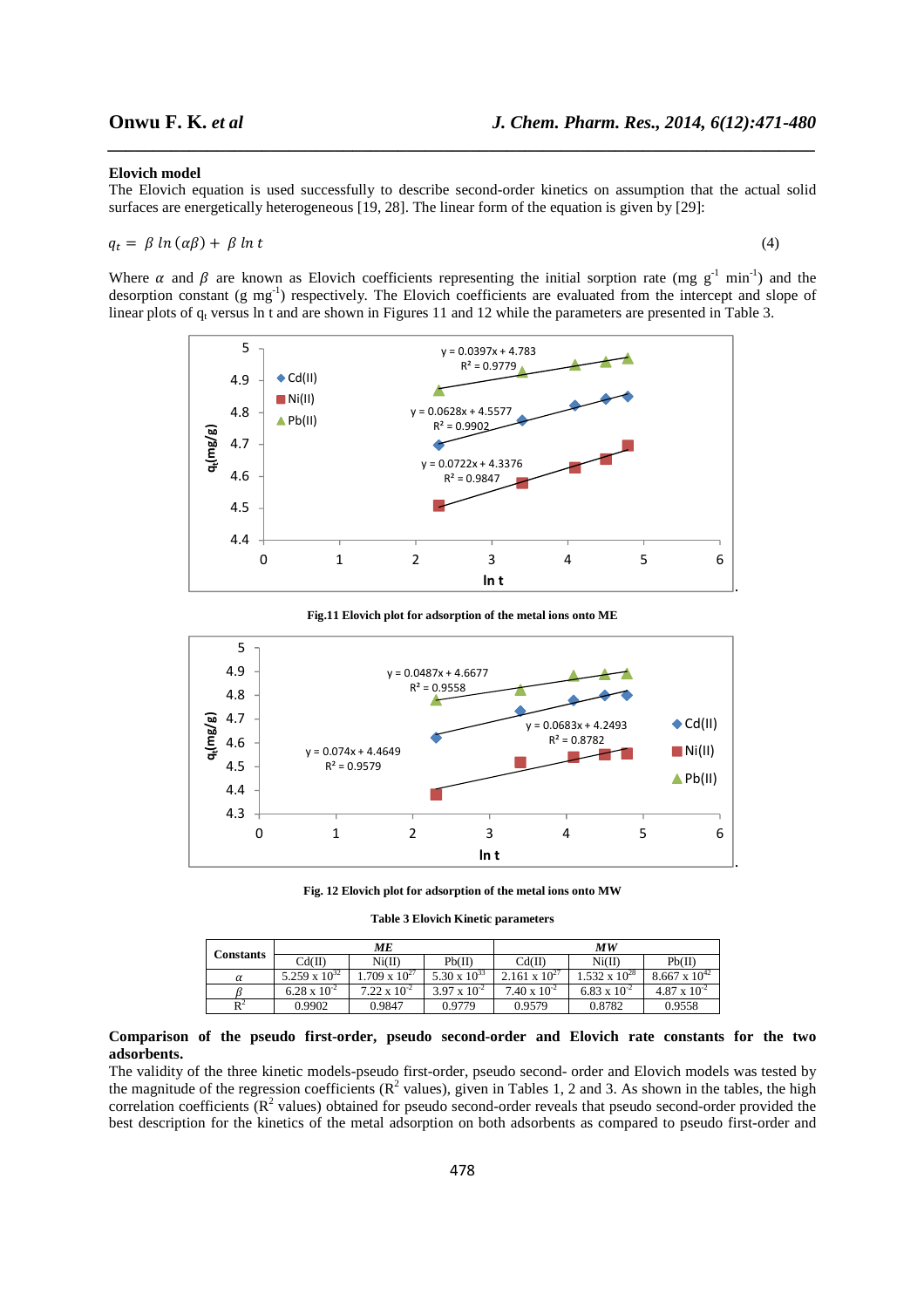Elovich models. Therefore, the fitting of the adsorption data into pseudo second-order model means that the rate of occupation of active sites is proportional to the square of the number of unoccupied sites [30]. Also, from the tables, it was observed that  $q_e$  values obtained from pseudo first-order kinetic model were lower and significantly different compared to experimental values and also  $R^2$  values were found to be fairly lower, indicating that pseudo first-order was not be the best model for the description of the adsorption data.

*\_\_\_\_\_\_\_\_\_\_\_\_\_\_\_\_\_\_\_\_\_\_\_\_\_\_\_\_\_\_\_\_\_\_\_\_\_\_\_\_\_\_\_\_\_\_\_\_\_\_\_\_\_\_\_\_\_\_\_\_\_\_\_\_\_\_\_\_\_\_\_\_\_\_\_\_\_\_*

However, for pseudo second-order, the calculated  $q_e$  values agree very much closely with the experimental  $q_e$  values and with  $R^2$  values all close or equal to 1, indicating the that kinetics of the adsorption process is best described by pseudo second-order kinetics. The data obtained generally show that lead(ll) ions were better adsorbed than Cadmium(II) and nickel(II) ions onto both adsorbents.

# **CONCLUSION**

The present study evaluates the potential of agricultural wastes from two different species of cassava viz: *manihot esculenta cranz* (*ME*) and *manihot walkarae (MW)* in removing Cd(II), Ni(II) and Pb(II) ions from aqueous solutions. Based on the findings of this present study, the following conclusions can be drawn:

1. The adsorbent materials *ME* and *MW* have the potential to adsorb Cd(II), Ni(II) and Pb(II) ions from aqueous solutions. The batch adsorption studies were dependent on adsorbent dosage and exposure time. The equilibrium of the adsorption process was attained within 120 min.

2. The pseudo first-order, pseudo second-order kinetic models and the Elovich equation were used to analyze the adsorption data. Results obtained indicate that pseudo second-order equation provided the best correlation for the adsorption data.

3. The obtained results show that the agricultural wastes from the two species of cassava can adsorb Pb(II), Cd(II) and Ni(II) ions from aqueous solutions and could be an effective alternative method for the economic treatment of wastewater.

## **REFERENCES**

- [1] Gupta, V.K., Gupta, M., Sharma, S., **(2001)**, *Water Res.* 35(5), 1125 1134.
- [2] Kadirvelu, K., Thamaraiselvi, K., Namasivayam, C., **(2001)**, *Bioresource Techn.* 76, 63-65.
- [3] Nasim, A. K., Shaliza, I., Piarapakaran, S.,(2004), *Malaysian Journal of Science* 23**,** 43 51.

[4] Srivastava, V.C., Swamy, M.M., Mall, I.D., Prasad, B., Mishra, I.M., **(2006)**, *Colloids and Surfaces A:Physicochemical and Engineering Aspects* 272, 89-104.

[5] Dimple L., **(2014),** *International Journal of Environmental Research and Development* 4 (1), 41-48.

[6] lslaibi, T. M., Abustan, I., Ahmad, M. A., Abu Foul, A.A., **(2013)**, *Caspian Journal of Applied Sciences Research* 2, 18-27.

 [7] Alslaibi, T. M., Abustan, I., Ahmad, M. A., Abu Foul, A., **(2014)**, *International Journal of Chemical and Environmental Engineering* 5(1), 7-10.

- [8] Chand, S., Aggarwal V.K. and Kumar P., **(1994)**, *Indian J Environ. Health*, **36**(3): 151-158.
- [9] Renge,V. C., Khedkar, S.V.,Shraddha,V.P., **(2012),** *Sci. Revs. Chem. Commun. 2(4), 580-584.*
- [10] Ajmal, M., Khan, A.H., Ahmad, S., Ahmad, A **(1998)**, *Water Res*. 32, 3085-91.
- [11] Argun, M. E., Dursun, S., Ozdemir, C., Karatas, M., **(2007)**, *Journal of Harzadous Materials*, 141, 77-85.
- [12] Yu, B., Zhang, Y., Shukla, A., Shukla, S.S., Dorris, K. L **(2001)**, *J. Hazard Mater*. B84, 83-94.
- [13] Ho, Y. S., McKay, G., **(2000)**, *Water Res.* 34, 735-742.
- [14] Ho, Y.S., Waste, D.A.J., Forster, C.F., **(1995)**, *Water Research.* 29, 1327 1332.
- [15] Argun, M.E., Dursun, S., Gür, K., Özdemir, C., Karatas, M., Dogan,S., **(2005)**, *Environ. Technol*. 26, 479-488.
- [16] Ahalha, N., Kanamadi, R.D., Ramachandra, T.V **(2005)**, *Electronic Journal of Biotechnol*. 8(3), 258-263.
- [17] Krishnan, K.A., Anirudhan, T.S., **(2003)**, *Water SA*, 29(2), 147-155.
- [18] Gupta, V.K., Jain, C.K., Ali, I., Sharma, M., Saini, V.K **(2003)**, *Water Res.* 37, 4038-44.
- [19] Malkoc, E., Nuhoglu, Y., **(2007)**, *Chemical Engineering and Processing* 46, 1020–1029.
- [20] Ong, S., Seng, C., Lim, P., **(2007)**, *Electronic Journal of Environmental, Agricultural and Food Chemistry* 6(2), 1764-1774.
- [21] Dada, A.O., Ojediran, J.O, Olalekan, A.P, **(2013)**, *Advances in Physical Chemistry* 2013,1-6.